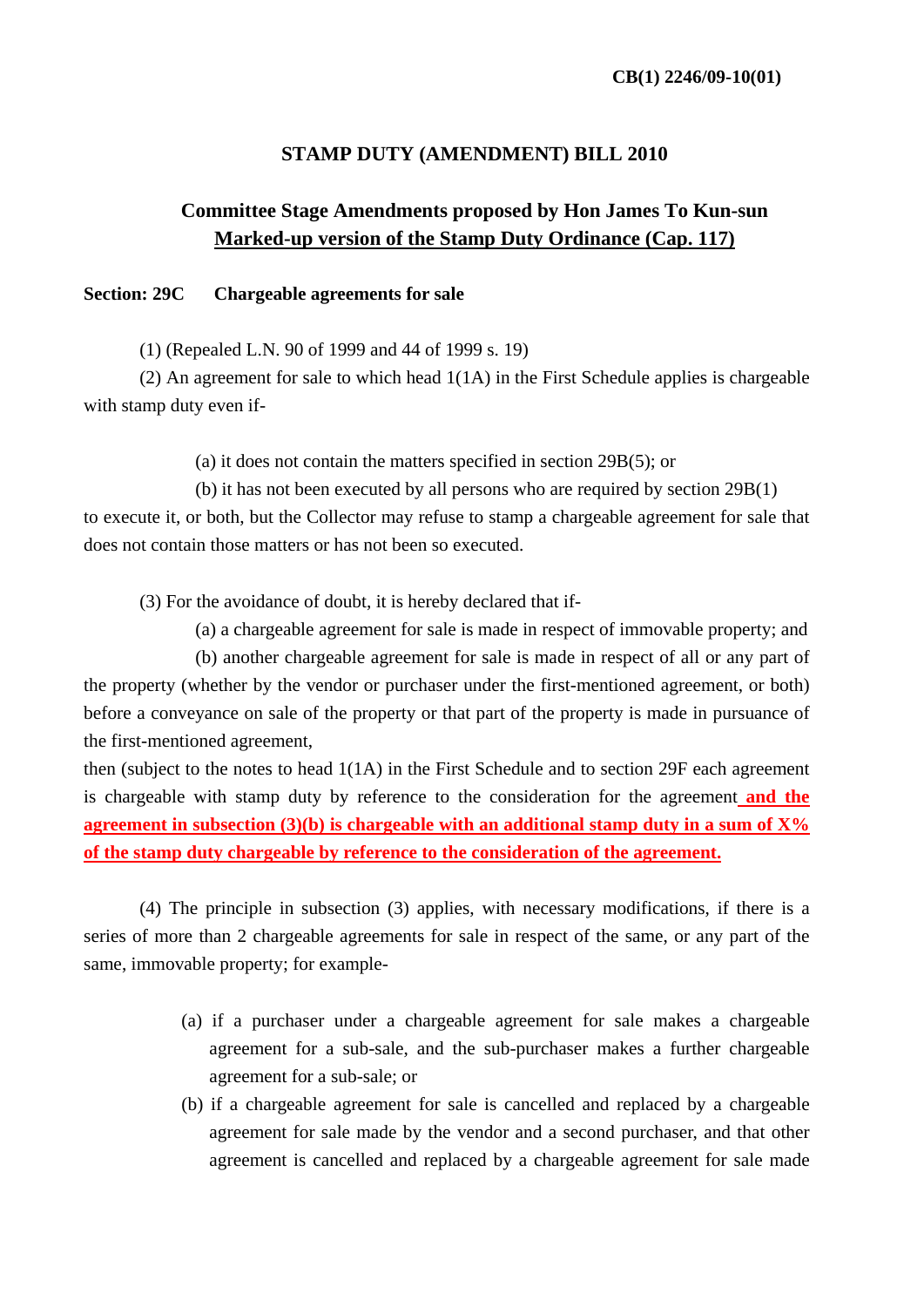by the vendor and a third purchaser,

then (subject to the notes to head 1(1A) in the First Schedule and to section 29F) each agreement is chargeable with stamp duty by reference to the consideration for the agreement **and each sub-sale agreement in subsection (4)(a) is chargeable with stamp duty by reference to the consideration for the agreement of sub-sale agreement.**

# **Schedule 1**

#### (1A) AGREEMENT FOR SALE

- (a) where the amount or value of the consideration does not exceed \$2000000 and the instrument is certified in accordance with section 29G at \$2000000
- (b) where the amount or value of the consideration exceeds \$2000000 but does not exceed \$2351760 and the instrument is certified in accordance with section 29G at \$2351760
- (c) where the amount or value of the consideration exceeds \$2351760 but does not exceed \$3000000 and the instrument is certified in accordance with section 29G at \$3000000
- (d) where the amount or value of the consideration exceeds \$3000000 but does not exceed \$3290320 and the instrument is certified in accordance with section 29G at \$3290320
- (e) where the amount or value of the consideration exceeds \$3290320 but does not exceed \$4000000 and the instrument is

(A) (a) \$100 (Replaced L.N. 32 of 2007)

- (b) \$100 plus 10% of the amount by which the amount or value of the consideration exceeds \$2000000 (Replaced L.N. 32 of 2007)
- (c) 1.5% of the amount or value of the consideration (Replaced L.N. 32 of 2007)
- (d) \$45000 plus 10% of the amount by which the amount or value of the consideration exceeds \$3000000 (Replaced L.N. 90 of 1999 and 44 of 1999 s. 22. Amended L.N. 32 of 2007)
- (e) 2.25% of the amount or value of the consideration (Replaced L.N. 90 of 1999 and 44 of 1999 s. 22. amended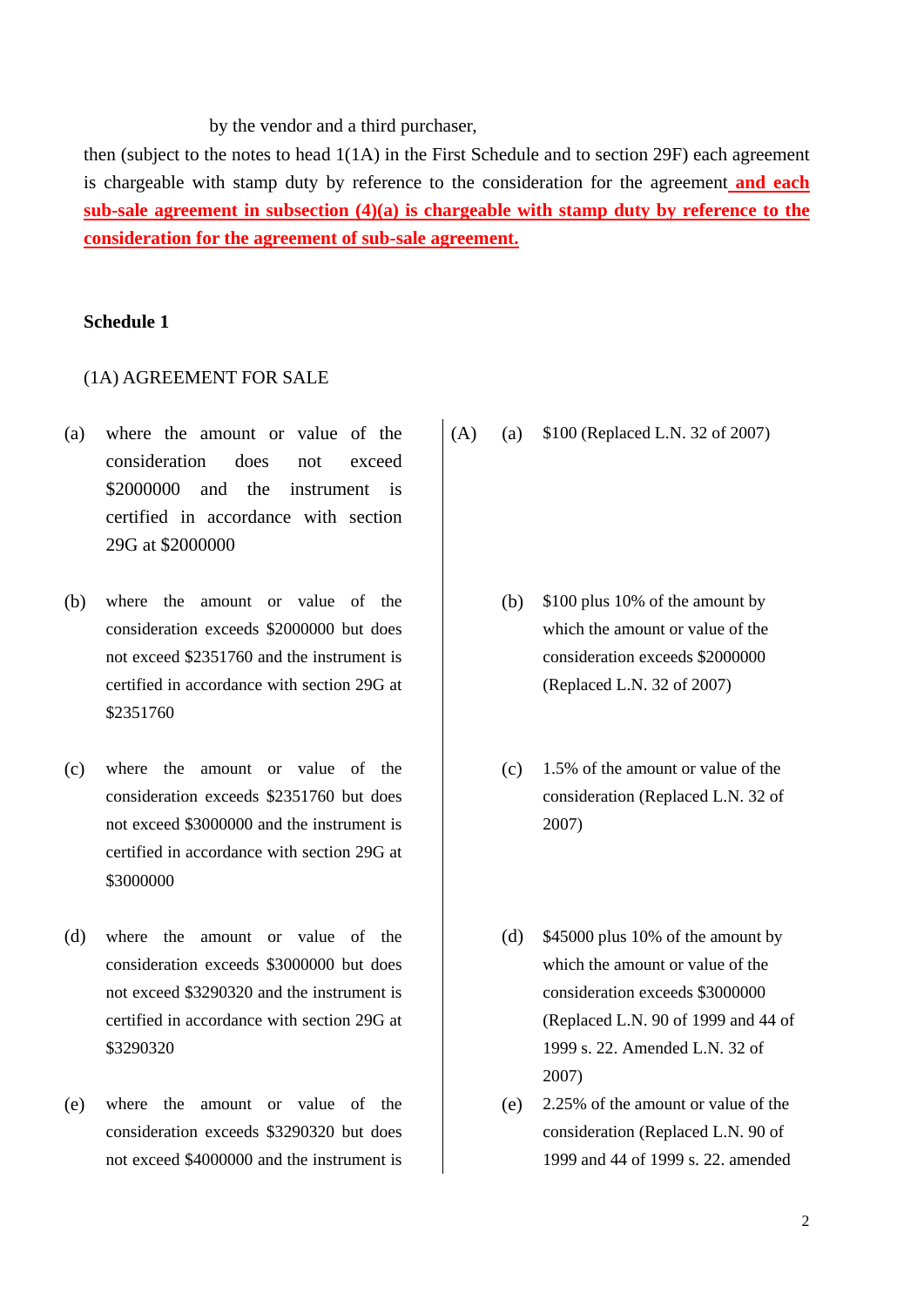certified in accordance with section 29G at \$4000000

- (f) where the amount or value of the consideration exceeds \$4000000 but does not exceed \$4428570 and the instrument is certified in accordance with section 29G at \$4428570
- (g) where the amount or value of the consideration exceeds \$4428570 but does not exceed \$6000000 and the instrument is certified in accordance with section 29G at \$6000000
- (h) where the amount or value of the consideration exceeds \$6000000 but does not exceed \$6720000 and the instrument is certified in accordance with section 29G at \$6720000
- (i) where the amount or value of the consideration exceeds \$6720000 but does not exceed \$20000000 and the instrument is certified in accordance with section 29G at \$20000000
- (j) where the amount or value of the consideration exceeds \$20000000 but does not exceed \$21739120 and the instrument is certified in accordance with section 29G at \$21739120
- 

L.N. 32 of 2007)

- (f) \$90000 plus 10% of the amount by which the amount or value of the consideration exceeds \$4000000 (Replaced L.N. 90 of 1999 and 44 of 1999 s. 22. Amended L.N. 32 of 2007)
- (g) 3% of the amount or value of the consideration (Replaced L.N. 90 of 1999 and 44 of 1999 s. 22. Amended L.N. 32 of 2007)
- (h) \$180000 plus 10% of the amount by which the amount or value of the consideration exceeds \$6000000 (Added L.N. 90 of 1999 and 44 of 1999 s. 22. Amended L.N. 32 of 2007)
- (i) 3.75% of the amount or value of the consideration (Replaced L.N. 18 of 2010)
- (j) \$750000 plus 10% of the amount by which the amount or value of the consideration exceeds \$20000000 (Added L.N. 18 of 2010)
- (k) in any other case  $(k)$  4.25% of the amount or value of the consideration (Added L.N. 18 of 2010)
	- \*(B) 30 days after the relevant date (within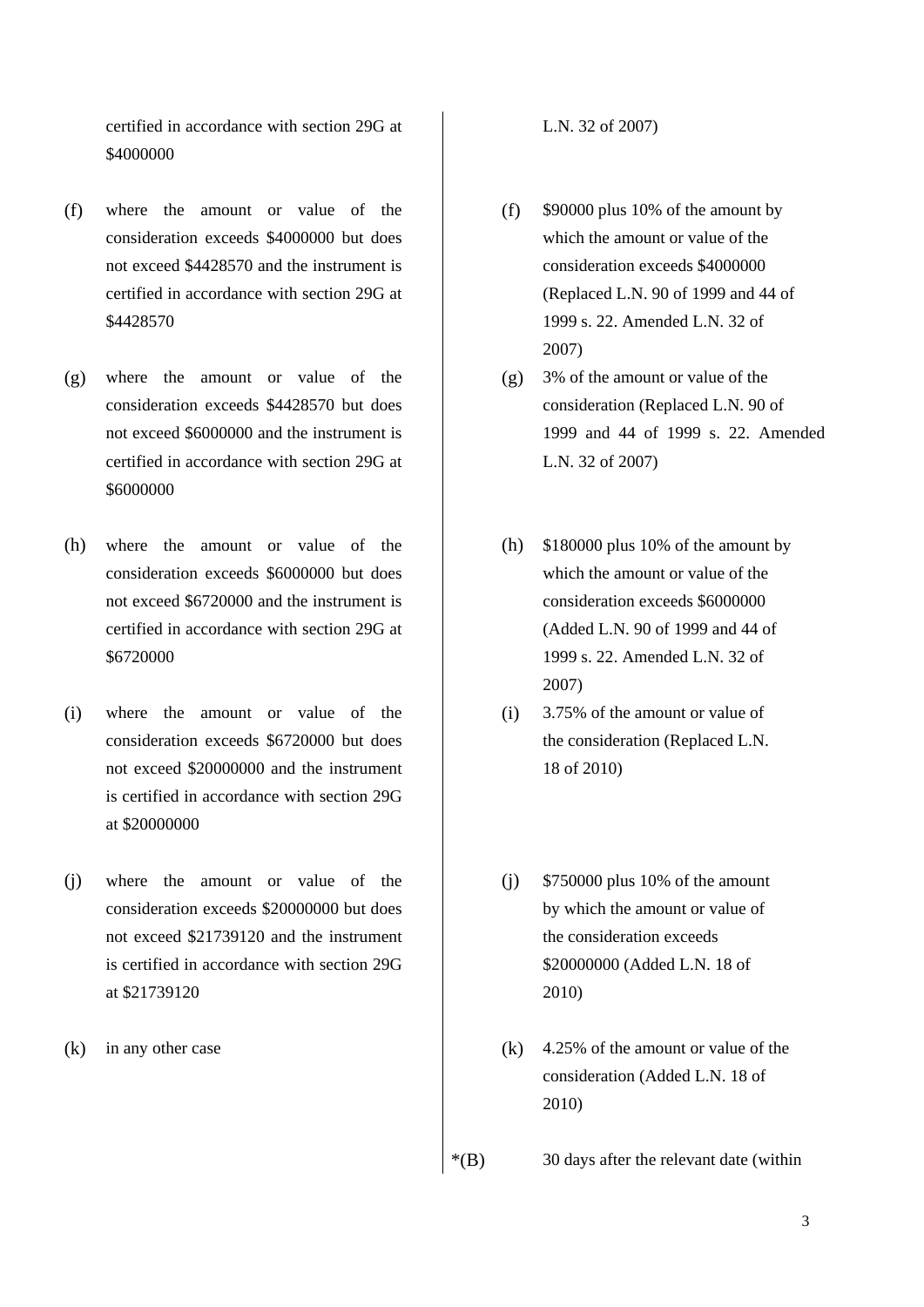the meaning of section 29B(3)); but see section 29C(11) and Notes 2 and 3 to this sub-head (Amended L.N. 90 of 1999 and 44 of 1999 s. 22)

And see section 4 and Part IIIA Note 1 This sub-head does not apply to an agreement for sale in respect of non-residential property (see section 29A(5))

### Note 2

If, within the first 14 days of the time for stamping, an agreement for sale is superseded by another agreement for sale made between the same parties and on the same terms executed in accordance with section 29B(1), and containing the matters specified in section 29B(5)-

- (aa) for the purposes of Part IIIA and this sub-head, the second-mentioned agreement is deemed to be made on the relevant date (within the meaning of section 29B(3)); (Added L.N. 90 of 1999 and 44 of 1999 s.22)
- \*(a) notwithstanding paragraph (aa) but subject to section 29C(11), the time for stamping the second-mentioned agreement is not later than 30 days

 \*(C) All parties except a party who on the relevant date (within the meaning of section 29B(3)) does not know that the agreement affects him, and all other persons executing**, but see Note 2A to this sub-head** (Replaced 36 of 1994 s. 3)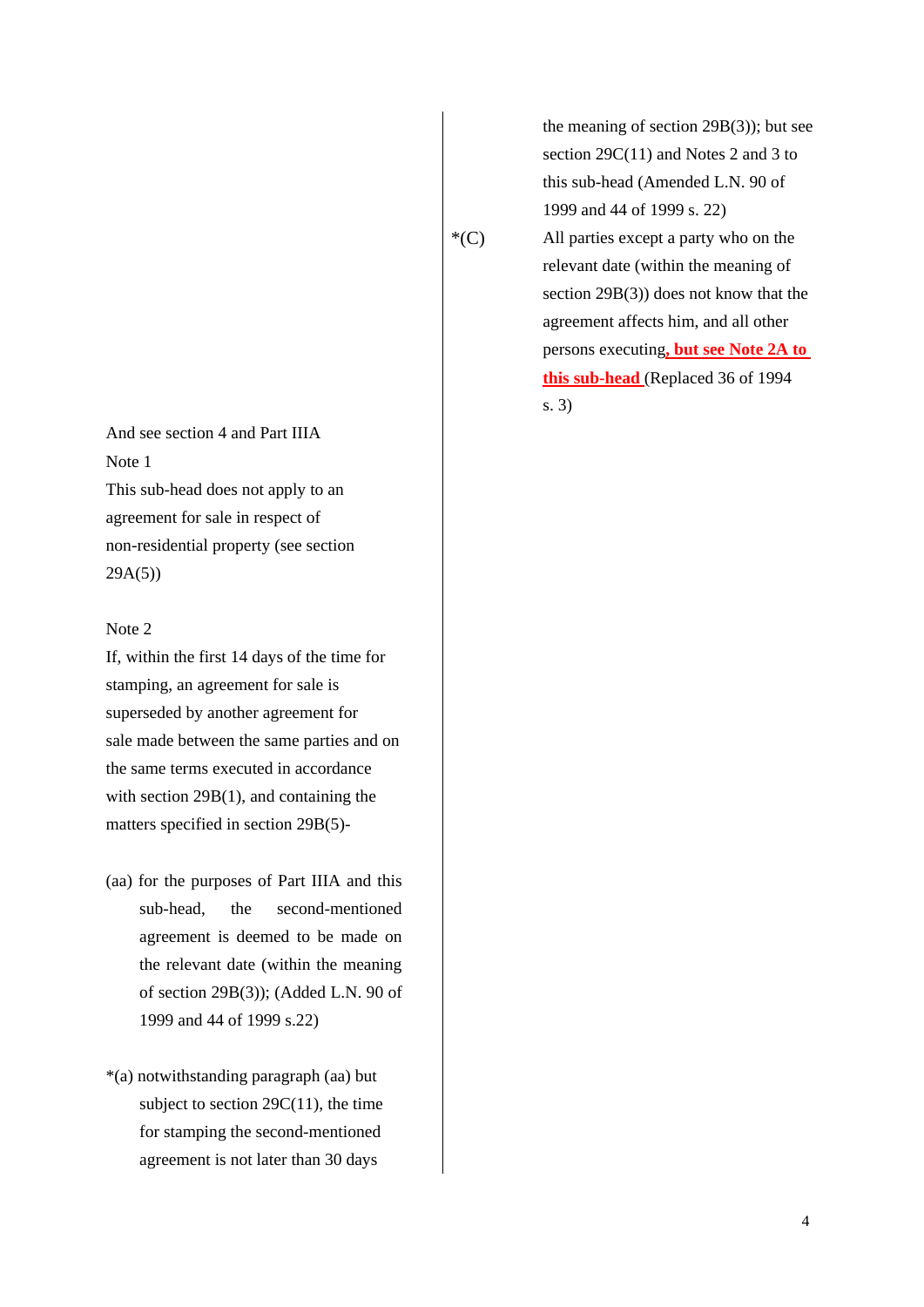after it was executed; and (Amended L.N. 90 of 1999 and 44 of 1999 s. 22)

\*(b) if the second-mentioned agreement is duly stamped or stamped under section 5(1), 13(2) or 18E(1), or is endorsed under section 29C(13)(a), the obligation to stamp any preceding agreement between the same parties and on the same terms is discharged (Amended L.N. 90 of 1999 and 44 of 1999 s. 22; 21 of 2003 s. 25)

#### **Note 2A**

**In the case of a chargeable agreement for sale under section 29C(3)(b), the person liable shall be the purchaser of the chargeable agreement for sale in section 29C(3)(a). In the case of a chargeable agreement for sub-sale under section 29C(4)(a), the persons liable shall be the purchaser under a chargeable agreement for sale who makes a chargeable agreement for a sub-sale, and the sub-purchaser who makes a further chargeable agreement for a sub-sale.**

### \*Note 3

Subject to Note 2, if 2 or more agreements for sale are made between the same parties and on the same terms-

(a) for the purposes of Part IIIA and this sub-head, all of the agreements are deemed to be made on the relevant date (within the meaning of section 29B(3)); and